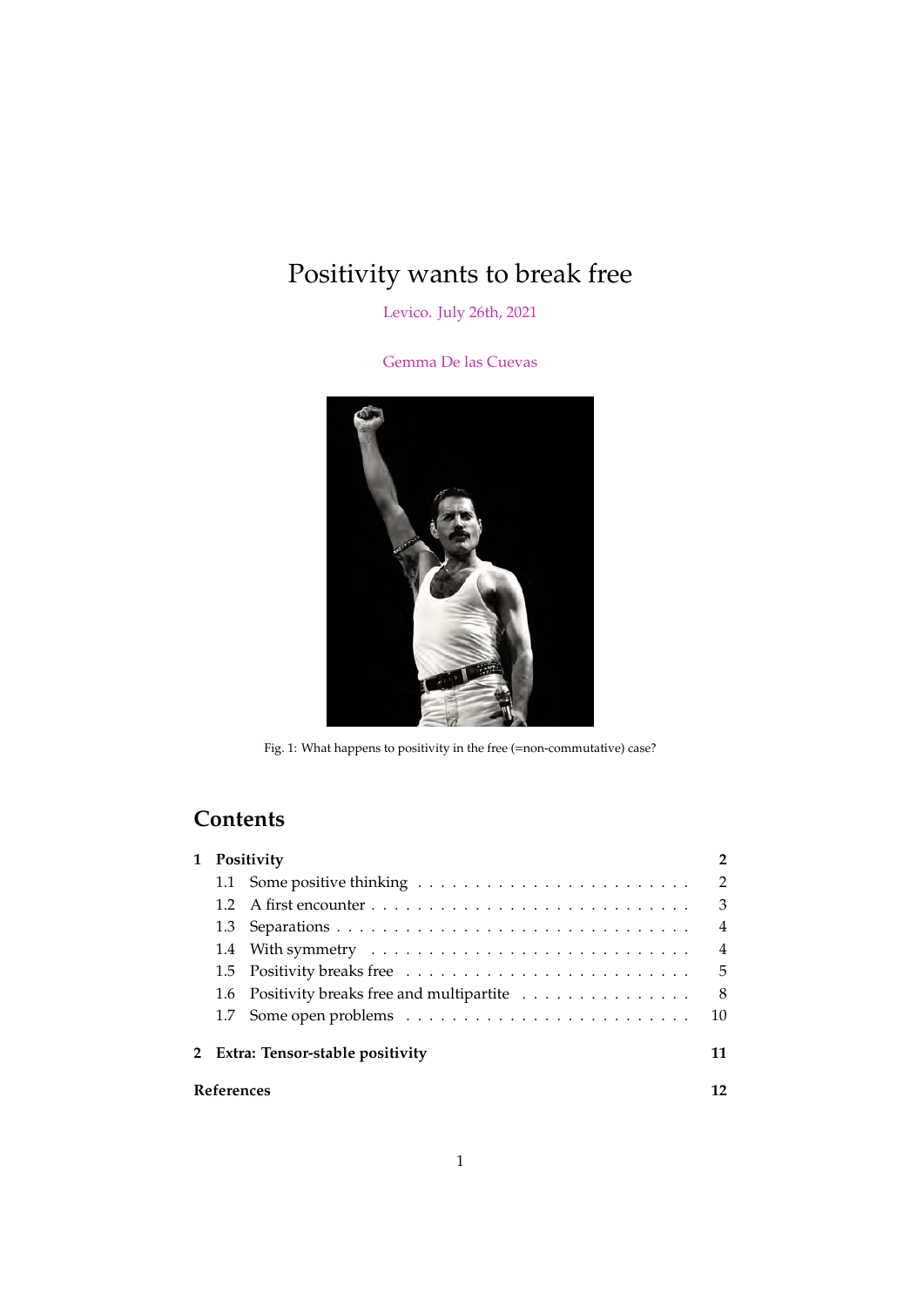<span id="page-1-2"></span>

Fig. 2: The notion of positivity gives rise to convexity, which itself gives rise to many surprising effects when interacting with the multiplicity of systems, as in this lithograph by M. C. Escher.

# <span id="page-1-0"></span>**1 Positivity**

#### <span id="page-1-1"></span>**1.1 Some positive thinking**

Natural numbers are used for counting and in thus "natural"—negative numbers came later.

Frequencies are described by positive numbers and hence so are probabilities. And probabilities pervade many areas of maths, physics, etc.

Positive things form cones, instead of vector spaces (because adding ends up in the cone, but subtracting not). Cones are harder to characterise than vector spaces, because they can have round walls, so may not admit a finite description.

Cones interact in a non-trivial way with the multiplicity of systems (Fig. [2\)](#page-1-2). Vector spaces interact in a more "boring" way instead. This already happens for the classical (i.e. commutative) case, giving rise to nonnegative factorisations, etc (wait for a couple of minutes).

Quantum theory is like a free version of classical probability theory. So the question is, first, how to define positivity in the free setting, and second, how this 'free' positivity interacts with the multiplicity of systems (Fig. [1\)](#page-0-0)—this is what this mini-lecture and open problem are about. We will see that the free setting inherits many of the weird effects from the classical setting, in particular the separations, but the biggest open question is which *new things* can happen in the quantum/free setting.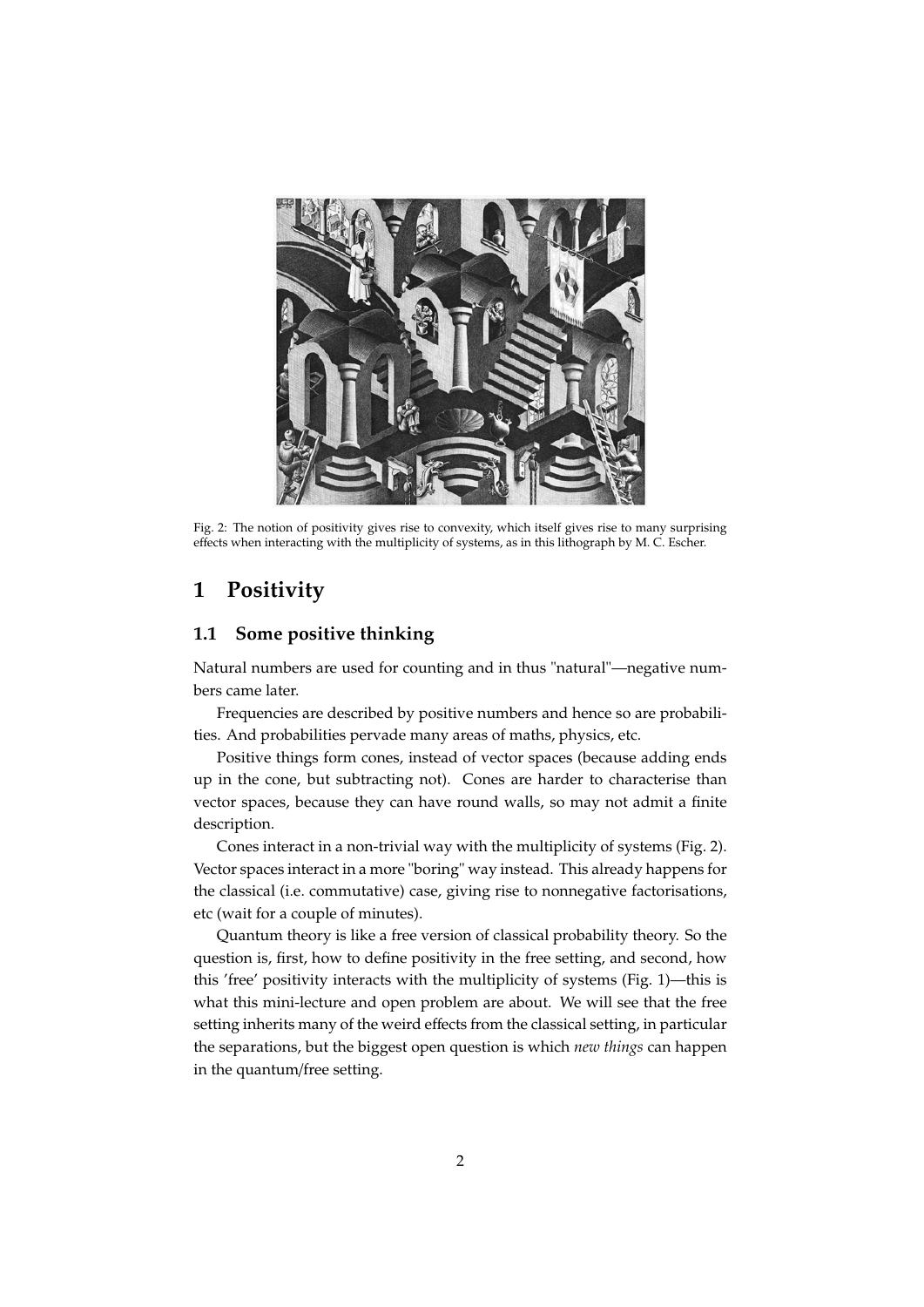#### <span id="page-2-0"></span>**1.2 A first encounter**

The **rank** of a matrix *M* is the number of linearly independent columns or rows. That is, it is the minimal *r* such that

$$
M = AB
$$
 where *A* has *r* columns. (1)

If *M* is complex, *A* and *B* need to be complex. If *M* is real, *A* and *B* can be chosen real.

There are two main notions of positivity for matrices:

- *M* is *nonnegative*: it is entrywise nonnegative. This notion of positivity (or nonnegativity) is in essence the same as that of a nonnegative vector.
- *M* is *positive semidefinite*: it is diagonalisable and has nonnegative eigenvalues. *M* could thus be real and symmetric, or Hermitian—in either case with nonnegative eigenvalues. For the quantum case the latter is the important one. This notion of positivity is inherent to a matrix—the matrix itself can have complex entries, but its eigenvalues must be nonnegative. It is unnatural to map this notion of positivity to that of a vector, and much suffering is associated to doing so...

If *M* has some notion of positivity, can we decompose *M* so that it preserves this notion of positivity? If *M* is nonnegative, the **nonnegative factorisation** is defined as

$$
M = AB
$$
 where *A* and *B* are nonnegative (2)

and the **nonnegative rank** is the minimal number of columns of *A*. We denote it by nn-rank, although often is it is called rank $_+$ . This was defined in the early 1990's in the context of communication complexity.

The following is a noncommutative version of the nonnegative factorisation. The **positive semidefinite (psd) factorisation** is defined as

$$
M_{i,j} = \text{tr}(A_i B_j)
$$
 where all  $A_i$  and  $B_j$  are positive semidefinite (3)

Note that there need to be as many  $A_i$ 's as the number of rows of  $M$ , and as many *B<sup>j</sup>* 's as the number of columns of *M*, so that cannot define a rank. The **psd rank** is defined as the minimal size of all *A<sup>i</sup>* 's and *B<sup>j</sup>* 's, i.e. the minimal *r* such that there exist  $A_i \in \text{PSD}_r$  and  $B_j \in \text{PSD}_r$  such that  $M_{i,j} = \text{tr}(A_i B_j)$  for all *i*, *j* (where PSD*<sup>r</sup>* is the set of psd matrices of size *r*). Usually these psd matrices are defined in the reals (i.e. they are real symmetric matrices with nonnegative eigenvalues); for the quantum stuff we care about the Hermitian case. This was defined in [\[FMP](#page-11-0)<sup>+</sup>12] and surveyed some time ago in [\[FGP](#page-11-1)<sup>+</sup>15].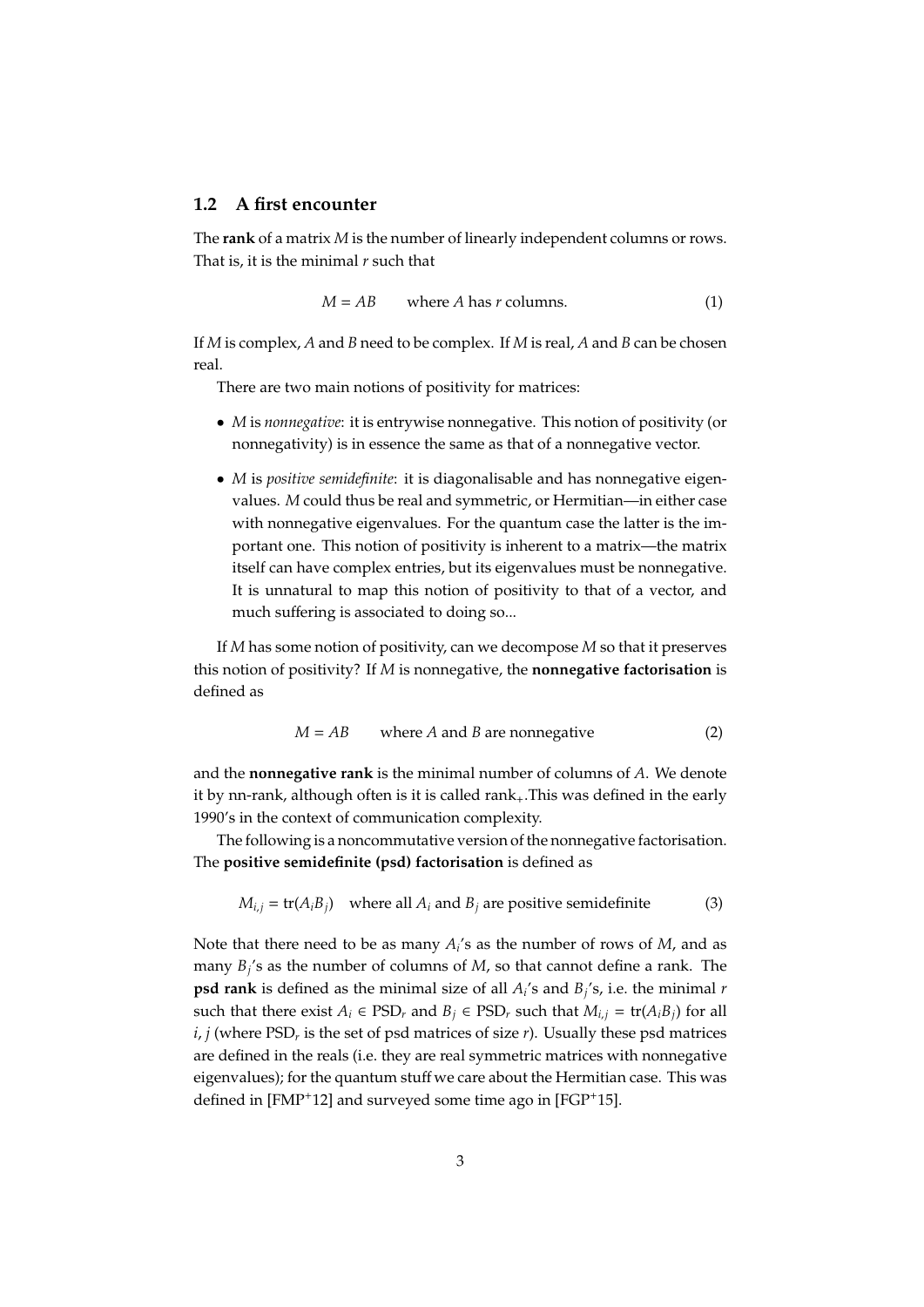In the psd factorisation we could choose the matrices  $A_i$  and  $B_j$  diagonal, and we would recover a nonnegative factorisation. So it sort of holds that

$$
rank \leq psd-rank \leq nn-rank
$$
\n<sup>(4)</sup>

(There are some missing factors: the actual inequalities are  $\frac{1}{2} \sqrt{1 + 8 \text{rank}(M)}$  –  $\frac{1}{2} \leq \text{psd-rank}_{\mathbb{R}}(M) \leq \text{nn-rank}(M)$ ). In plain words this says that it is harder to decompose with nonnegative numbers than with real numbers (rank  $\leq$ nn-rank), that noncommutativity helps (psd-rank  $\leq$  nn-rank), and that it doesn't get smaller than the rank.

#### <span id="page-3-0"></span>**1.3 Separations**

Now, why is all this interesting? Because *the nonnegative rank and the psd rank are much more expensive than the rank*. That is, negative numbers allow for massive shortcuts in a finite set of sums (even if the result of these sums needs to be positive).

Formally, there is a **separation** between each of these ranks. That is, there is a sequence of matrices  $M_n$  (whose size increases with  $n$ ) such that rank( $M_n$ ) is bounded but nn-rank(*Mn*) diverges. This means that rank cannot be upper bounded by a function of nn-rank exclusively. We write

$$
rank \ll nn-rank
$$
 (5)

The size of *M<sup>n</sup>* needs to grow with *n* because both ranks can always be upper bounded by a function of the size of *Mn*. This is long known. The same is true for the rank and psd rank

$$
rank \ll psd-rank
$$
 (6)

and for the psd rank and nonnegative rank:

$$
psd-rank \ll nn-rank
$$
 (7)

(This was first shown in [\[GPT13\]](#page-11-2).) So there are separations everywhere!

Message: Imposing local positivity makes a big difference, i.e. it requires \*many\* more terms.

#### <span id="page-3-1"></span>**1.4 With symmetry**

If *M* is symmetric (i.e.  $M = M^t$  if real, and  $M = M^{\dagger}$  if complex), it is natural to consider the three decompositions above in the symmetric case: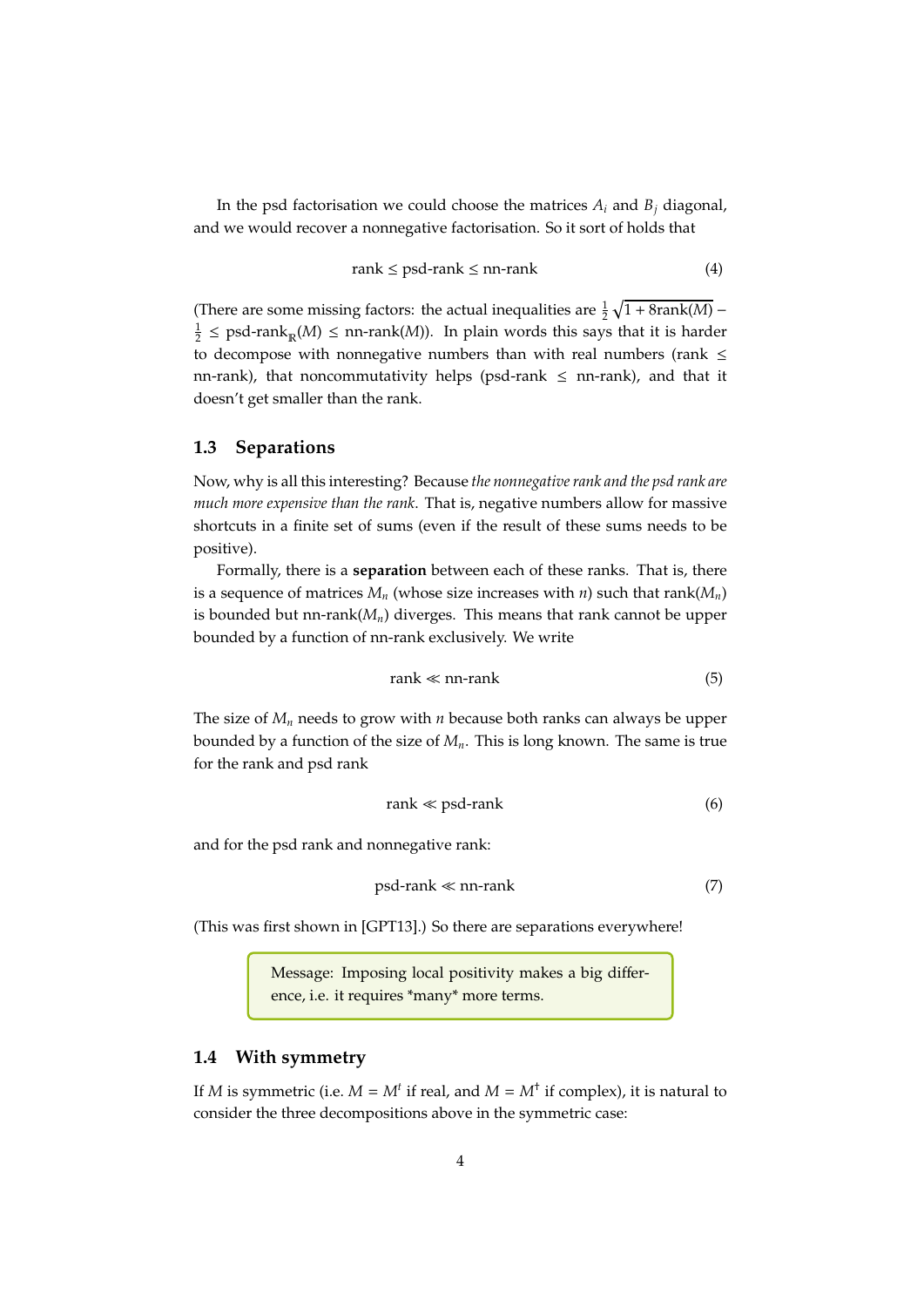• The **symmetric factorisation** of *M* is defined as

$$
M = AAt \twhere A is complex \t(8)
$$

and the minimal number of columns of *A* is the **symmetric rank**.

• The **cp factorisation** (standing for completely positive) is defined as

$$
M = AAt \qquad A nonnegative \tag{9}
$$

and the minimal number of columns of *A* is the **cp rank**.

• The **cpsd factorisation** (standing for completely positive semidefinite) is defined as

$$
M_{i,j} = \text{tr}(A_i A_j) \qquad A_i \text{ psd} \tag{10}
$$

and the minimal size of all  $A_i$ 's is the **cpsd rank** (see Fig. [3\)](#page-4-1).

<span id="page-4-1"></span>So 'completely' here means 'symmetric'.

minimal factorisation  $\xrightarrow{\text{symmetric}}$  symmetric factorisation nonnegative factorisation  $\longrightarrow$  cp factorisation psd factorisation  $\xrightarrow{\text{symmetric}}$  cpsdt factorisation nonnegative and the nonnegative nonnegative symmetric non-commutative non-commutative

Fig. 3: Factorisations of nonnegative matrices.

These factorisations have been kind of studied.

#### <span id="page-4-0"></span>**1.5 Positivity breaks free**

Now, *what happens if M is a positive semidefinite matrix*, instead of a nonnegative one? The nonnegative and the psd factorisation of *M* are not defined, since *M* can have negative and complex entries. We need to consider free<sup>[1](#page-0-1)</sup> versions of the decompositions above.

So let *M* be positive semidefinite (let's say complex), and bipartite i.e.

$$
M \geq 0 \qquad \text{and } M \in \mathcal{M}_d \otimes \mathcal{M}_d,
$$
 (11)

<sup>&</sup>lt;sup>1</sup>Free from the commutation relation, obviously.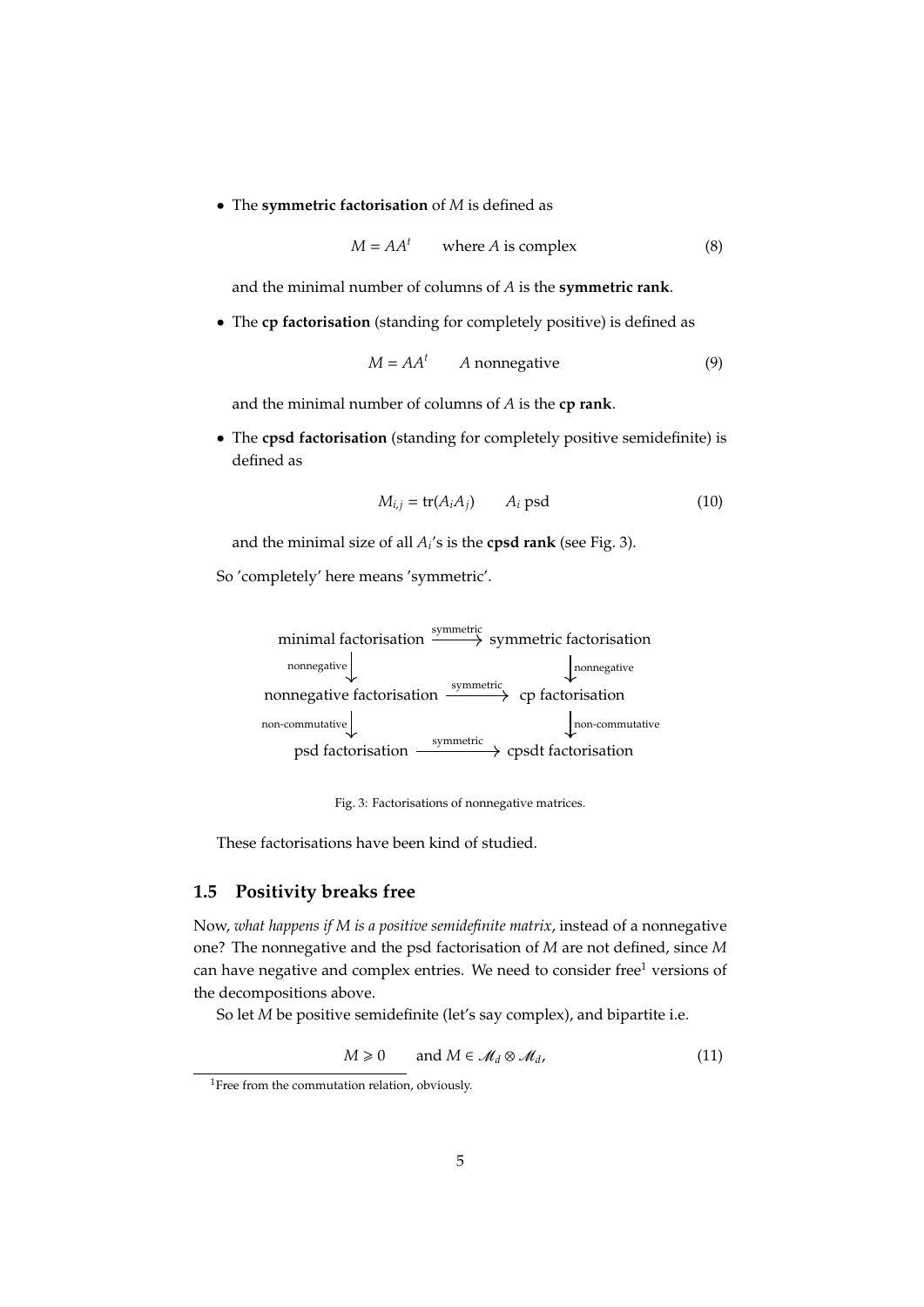where  $\geq 0$  means positive semidefinite, and  $\mathcal{M}_d$  is the space of  $d \times d$  complex matrices. The following are free / quantum version of the previous factorisations (Fig. [4\)](#page-6-0):

• The **operator Schmidt decomposition** of *M* is

$$
M = \sum_{\alpha=1}^{r} A_{\alpha} \otimes B_{\alpha} \tag{12}
$$

and the minimal such *r* is the **osr** (standing for operator Schmidt rank).

• The **separable decomposition** of *M* is

$$
M = \sum_{\alpha=1}^{r} \sigma_{\alpha} \otimes \tau_{\alpha} \quad \text{where } \sigma_{\alpha}, \tau_{\alpha} \ge 0 \tag{13}
$$

where the minimal such *r* is the **separable rank**. This only exists if *M* is in the convex cone of  $PSD_d \times PSD_d$  i.e. separable.

• The **local purification** of *M* is

$$
M = LL^{\dagger}, \qquad L = \sum_{\alpha=1}^{r} A_{\alpha} \otimes B_{\alpha} \tag{14}
$$

where *L* need not be a square matrix (for the physicists: this the same as a purification  $M = \text{tr}_{\text{aux}}|\psi\rangle\langle\psi|$ .) The minimal such *r* is the **purification rank**.

• There is also the **quantum square root** of *M* where *L* is the psd square root of *M*, and the **q-sqrt-rank** is the osr of *M*.

Now with symmetry. Let *M* be symmetric, i.e. given  $M = \sum_{\alpha=1}^{r} A_{\alpha} \otimes B_{\alpha}$ ,  $T(M) = \sum_{\alpha=1}^r B_\alpha \otimes A_\alpha = M.$ 

• The **t.i. operator Schmidt decomposition** (where t.i. stands for translationally invariant) is defined as

$$
M = \sum_{\alpha=1}^{r} A_{\alpha} \otimes A_{\alpha} \tag{15}
$$

and the minimal such *r* is the **ti-osr**.

• The **t.i. separable decomposition** is

$$
M = \sum_{\alpha=1}^{r} \sigma_{\alpha} \otimes \sigma_{\alpha} \qquad \text{where } \sigma_{\alpha} \geq 0 \tag{16}
$$

and the minimal such *r* is the **ti-separable rank**.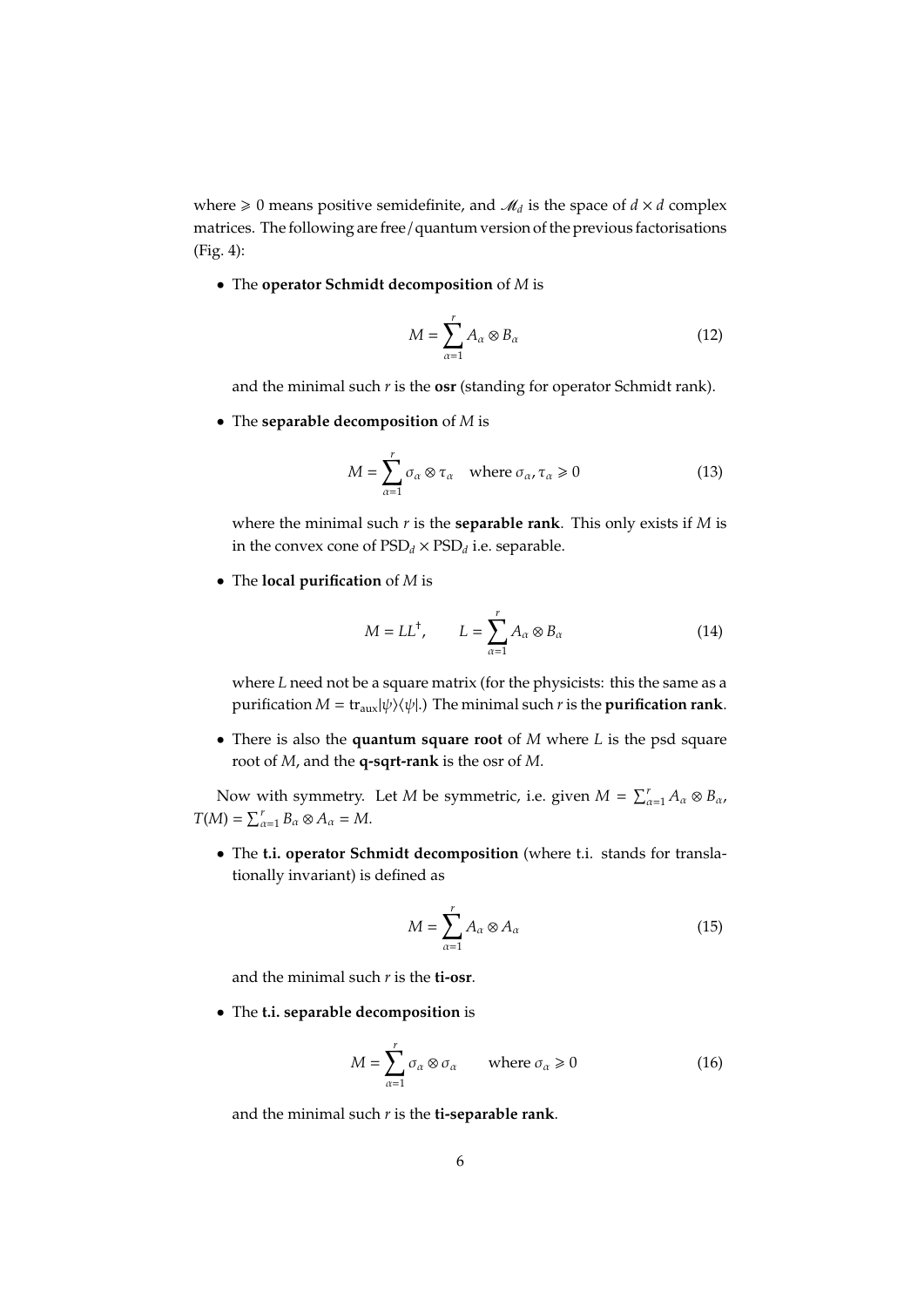<span id="page-6-0"></span>

Fig. 4: Factorisations of psd matrices.

• And the **t.i. local purification** is

$$
M = AA^{\dagger} \qquad \text{where } A = \sum_{\alpha=1}^{r} B_{\alpha} \otimes B_{\alpha} \tag{17}
$$

and the minimal such *r* is the **t.i. purification rank**.

If *M* is diagonal in the computational basis, we recover the "classical" case above (Table [1\)](#page-6-1), i.e. the generalisation is sensible. Namely, if  $M = \text{diag}(N)$ where *N* is a nonnegative matrix and diag(*N*) rearranges the entries of *N* into a diagonal, the factorisations of the psd matrix *M* coincide with the factorisations of the nonnegative matrix *N*. [2](#page-0-1)

<span id="page-6-1"></span>

| Decomposition of $M = diag(N)$      | Decomposition of N          |
|-------------------------------------|-----------------------------|
| operator Schmidt decomposition      | minimal factorisation       |
| separable decomposition             | nonnegative factorisation   |
| local purification                  | complex psd factorisation   |
| t.i. operator Schmidt decomposition | symmetric factorisation     |
| t.i. separable decomposition        | cp factorisation            |
| t.i. local purification             | complex cpsdt factorisation |

Tab. 1: If a psd matrix *M* is diagonal in the computational basis, *M* = diag(*N*) where *N* is the nonnegative matrix containing the diagonal of *M*, then the decompositions of *M* on the left hand side are the same as the decompositions of *N* on the right hand side [\[DN20\]](#page-11-3).

Moreover, since the quantum version is a generalisation of the classical case, the separations are inherited:

$$
osr \ll \text{puri-rank} \ll \text{sep-rank} \tag{18}
$$

Some other results are inherited too (in a non-trivial way), like what happens for rank two / operator Schmidt rank two (Table [2\)](#page-7-1).

<sup>&</sup>lt;sup>2</sup>Up to an extra transpose in the cpsd factorisation (giving rise to the cpsdt factorisation).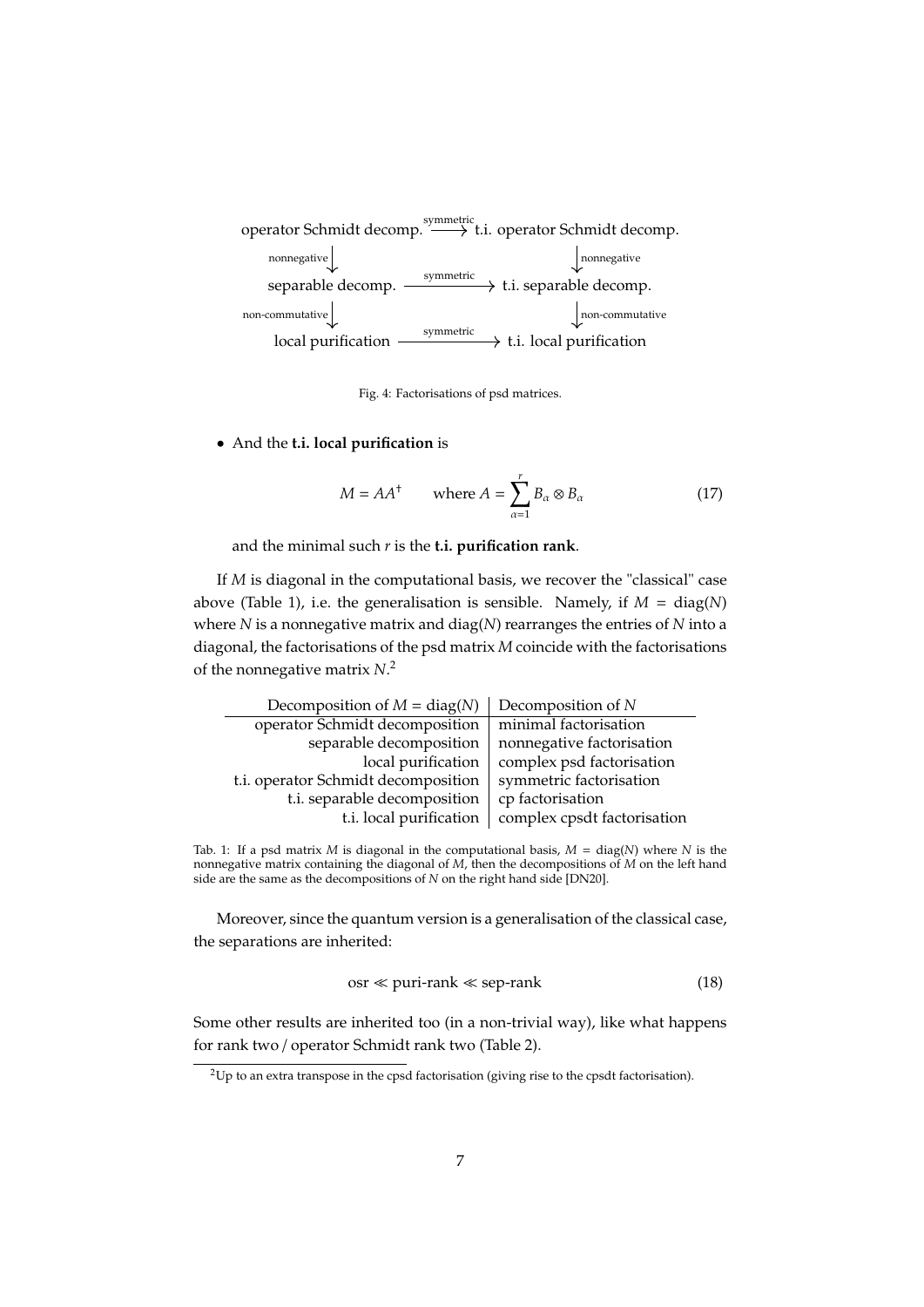<span id="page-7-1"></span>

| Nonnegative matrix M | rank $(M)$                 |                                            |
|----------------------|----------------------------|--------------------------------------------|
|                      |                            | Trivial (all ranks the same)               |
|                      |                            | $nn-rank = psd-rank = 2$                   |
|                      | 3                          | nn-rank and psd-rank can be unbounded      |
| Psd matrix $\rho$    | $\operatorname{osr}(\rho)$ |                                            |
|                      |                            | Product state (all ranks the same)         |
|                      |                            | Separable, and sep-rank = $puri$ -rank = 2 |
|                      | 3                          | puri-rank and sep-rank can be unbounded    |

Tab. 2: The case of rank 1 is trivial, of rank 2 is easy and fully characterised, and of rank 3 is as hard as the general case. This is true both for a nonnegative matrix *M* [\[FGP](#page-11-1)+15] and for a bipartite psd matrix  $\rho$  (where rank needs to be substituted by osr) [\[DDN19\]](#page-11-4).

#### <span id="page-7-0"></span>**1.6 Positivity breaks free and multipartite**

What if *M* is positive semidefinite and multipartite? That is,

$$
M \in \mathcal{M}_d \otimes \ldots \otimes \mathcal{M}_d \qquad \text{where } M \geq 0 \tag{19}
$$

We should first ask the simpler question where we forget about the positivity: *If M is an element of a tensor product space, in how many ways can it be decomposed?* Namely if

$$
M \in V_1 \otimes \ldots \otimes V_n
$$
 where  $V_i$  are vector spaces, (20)

then *M* can clearly be expressed as a sum of individual tensor elements, but how are the summation indices arranged? In the **tensor rank** decomposition there is a single, common summation index:

$$
M = \sum_{\alpha=1}^{r} a_{\alpha} \otimes b_{\alpha} \otimes \ldots \otimes z_{\alpha}
$$
 (21)

(where the minimal such  $r$  is the tensor rank), but in the operator Schmidt decomposition the summation indices are shared between neighbors drawing in a 1D line:

$$
M = \sum_{\alpha_1, \dots, \alpha_n = 1}^r a_{\alpha_1} \otimes b_{\alpha_1, \alpha_2} \otimes \dots \otimes z_{\alpha_{n-1}}
$$
 (22)

(where the minimal such *r* is the operator Schmidt rank). In between there are many other cases: there could be a shared index among the first 3 factors and a linear structure for the rest, etc, etc.

We model all of these cases with a weighted simplicial complex *Ω*, [3](#page-0-1) where

 $3$ This is like a hypergraph where the facets can have multiplicity. In fact it is a "well-behaved"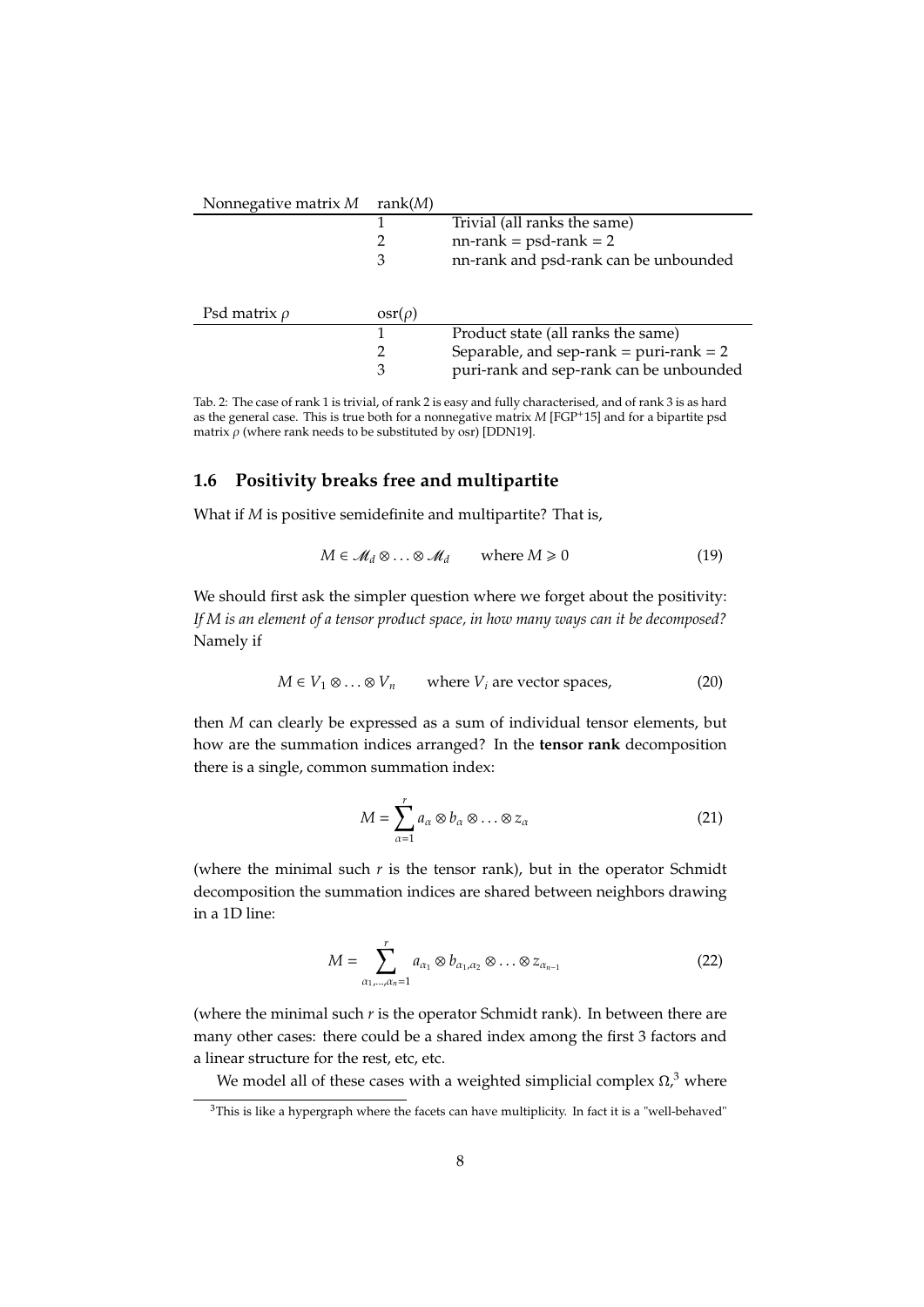the vertices are associated to the individual vector spaces and the facets to the summation indices. For example, for the tensor rank decomposition, the simplicial complex is the full simplex (here for 3 vertices),



meaning that in

$$
M = \sum_{\alpha=1}^{r} v_{\alpha}^{[1]} \otimes v_{\alpha}^{[2]} \otimes v_{\alpha}^{[3]}
$$
 (23)

the index  $\alpha$  lives in the facet shared by vertices 1, 2, 3.

In the operator Schmidt decomposition, the simplicial complex is the line graph

| $1 \quad 2 \quad 3$ |  | $\boldsymbol{n}$ |
|---------------------|--|------------------|

meaning that in

$$
M = \sum_{\alpha_1, \dots, \alpha_{n-1} = 1}^{r} v_{\alpha_1}^{[1]} \otimes v_{\alpha_1, \alpha_2}^{[2]} \otimes v_{\alpha_2, \alpha_3}^{[3]} \otimes \dots \otimes v_{\alpha_{n-1}}^{[n]}
$$
(24)

the indices  $\alpha_i$  live in the edges (which are the facets in this case). If we had periodic boundary conditions in 1D, we would model this with a circle graph



For every simplicial complex *Ω*, the minimal number of terms defines the rank*Ω*(*M*).

Now imagine that *M* is symmetric under some group action *G* (i.e. *g*·*M* = *M* where  $g \in G$  and  $g \cdot M$  means that  $g$  permutes the local vector spaces). Can this invariance be made explicit? For example

<span id="page-8-0"></span>
$$
M = \sum_{\alpha=1}^{r} v_{\alpha} \otimes v_{\alpha} \otimes \ldots \otimes v_{\alpha}
$$
 (25)

multi-hypergraph, as there are some compatibility relations.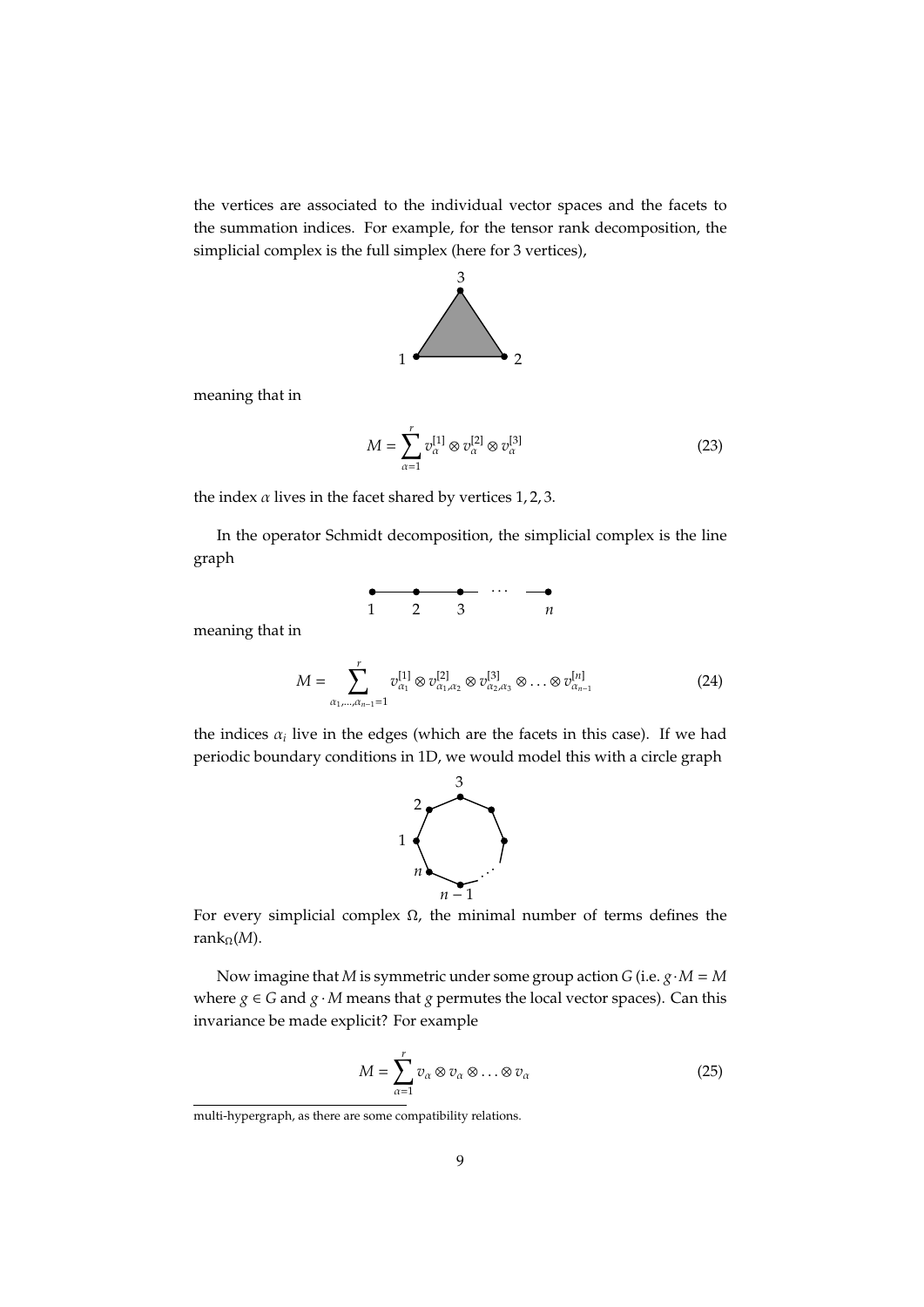is clearly invariant under the full symmetry group *Sn*. In general this invariant decomposition is called an (*Ω*, *G*)**-decomposition**, and the minimal number of terms needed is the (*Ω*, *G*)**-rank** [\[DHN19\]](#page-11-5). For example the **symmetric tensor rank** is the minimal *r* in [\(25\)](#page-8-0). The **ti-operator Schmidt decomposition** is

$$
M = \sum_{\alpha=1}^{r} v_{\alpha_1,\alpha_2} \otimes v_{\alpha_2,\alpha_3} \otimes \ldots \otimes v_{\alpha_n,\alpha_1}
$$
 (26)

where *G* is the cyclic group of order *n*, and the minimal such *r* is the **ti-osr**.

(The main result of [\[DHN19\]](#page-11-5) is in fact: If *M* is *G*-symmetric, it has an (*Ω*, *G*) decomposition if *G* acts *freely* on *Ω*, and the multiplicity of the facets of *Ω* can always be increased so that *G* acts freely on it.)

Finally we add positivity to obtain the **sep-rank**(*Ω*,*G*) and **puri-rank**(*Ω*,*G*) .

In the approximate case, many separations disappear [\[DKN20\]](#page-11-6) (Fig. [5\)](#page-9-1). Approximate means that we consider an  $\varepsilon$ ball around the element, in some norm (Schatten *p*-norm or  $\ell_p$ norm) and we define e.g.

<span id="page-9-1"></span>

rank(*Ω*,*G*)(*N*), (27)

$$
\operatorname{rank}_{(\Omega,G)}^{\varepsilon}(M)=\min_{N\in B_{\varepsilon}(M)}\operatorname{rank}_{(\Omega,G)}(N),
$$

Fig. 5: Andreas Klingler.

where  $B_{\varepsilon}(M)$  is the ball around M, and similarly for the other cases. Our only tool so far to study the approximate case is the

approximate Caratheodory Theorem, which says that the number of elements needed to express an element of a convex set as a convex combination of terms at the boundary is independent of the ambient dimension.

#### <span id="page-9-0"></span>**1.7 Some open problems**

**Open problem 1** What new things can happen in the free case? Can we prove stronger separations in the free case? We don't have any tool so far.

Intuition: lots of new things should happen because matrices are very special kinds of tensors. More generally: 2 is easy and 3 is as hard as it gets (e.g. 2SAT vs. 3SAT). Even more generally: Quantum is very different than classical.

**Open problem 2** What happens for the border rank? Namely what is the (*Ω*, *G*) border rank, purirank, seprank, and their approximate versions?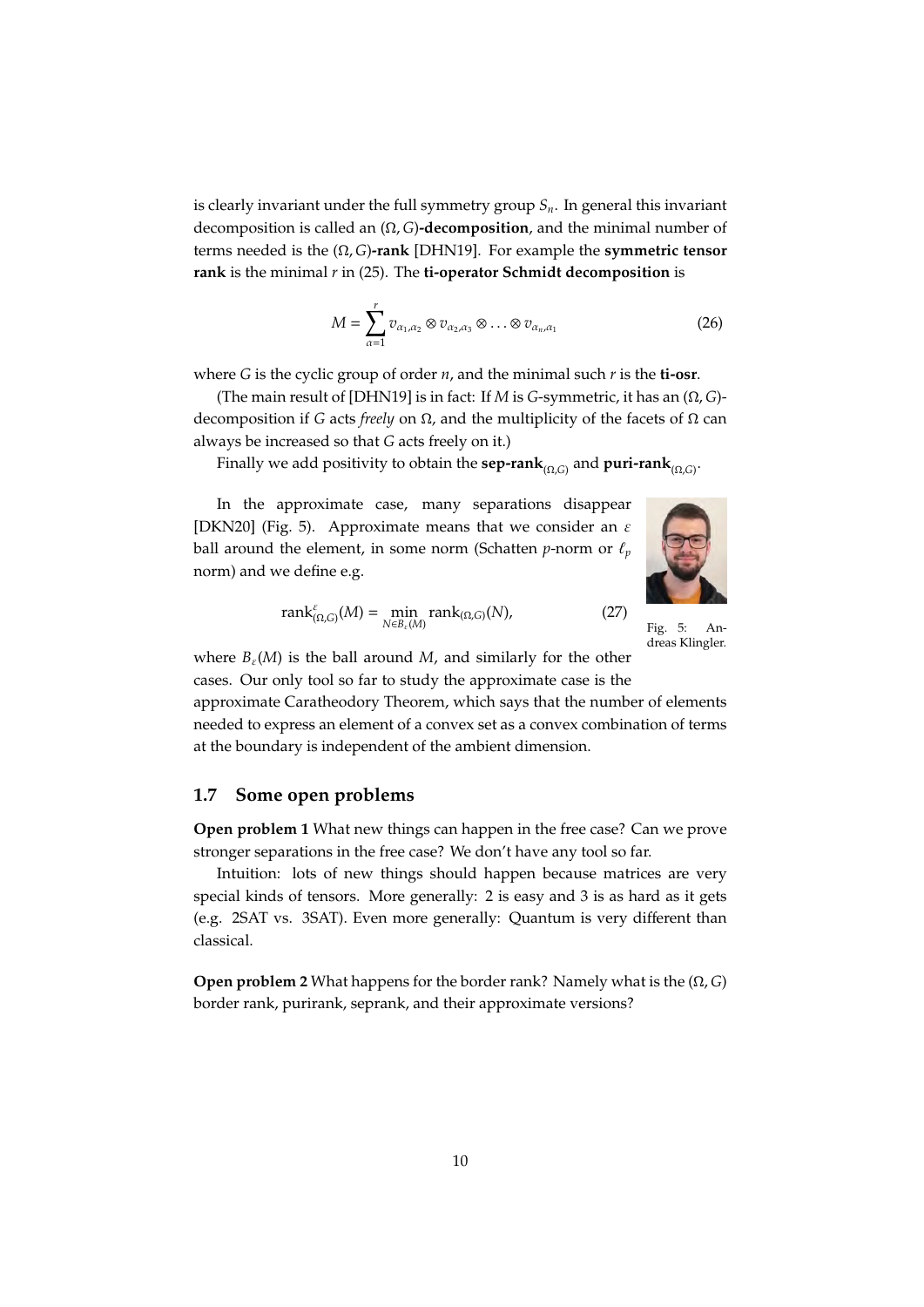## **2 Extra: Tensor-stable positivity**

<span id="page-10-0"></span>All maps are linear.

A map  $\mathcal{P}: \mathcal{M}_d \to \mathcal{M}_d$  is *positive* if it maps positive semidefinite matrices to positive semidefinite matrices, i.e. *X* ≥ 0  $\implies$  $\mathcal{P}(X) \geq 0$ . It's very hard to tell whether a map is positive.

A map is *tensor-stable positive* if  $\mathcal{P}^{\otimes n}$  is positive for all *n* [\[MHRW16\]](#page-11-7). If  $\mathcal P$  is completely positive or co-completely positive (i.e. completely positive followed by transposition) then it is tensor-stable positive. These are trivial tensor-stable positive maps.

<span id="page-10-1"></span>

Fig. 6: Mirte van der Eyden.

(A map is *completely positive* if  $id_n \otimes \mathcal{P}$  is positive for all *n*. These are very easy to characterise.)

Are there non-trivial tensor-stable positive maps?

If this is the case, then there exist bound entangled states with a non-positive partial transpose [\[MHRW16\]](#page-11-7).

Let the "matrix multiplication tensor" be

$$
|\chi_n\rangle = \sum_{\alpha_1,\dots,\alpha_n=1}^D |\alpha_1,\alpha_2\rangle \otimes |\alpha_2,\alpha_3\rangle \otimes \dots \otimes |\alpha_n,\alpha_1\rangle
$$

and denote the projector on this state by  $\chi_n = |\chi_n\rangle\langle\chi_n|$ .

Theorem [\[DVN21\]](#page-11-8): Given a map  $\mathcal{P}$ , it is undecidable whether  $\mathcal{P}^{\otimes n}(\chi_n) \geq 0$  for all *n*.

The proof is a reduction from an undecidable matrix product operator problem in [\[DCC](#page-11-9)<sup>+</sup>16], which itself is a reduction from the matrix mortality problem.

> Conjecture: Given a map  $\mathcal{P}$ , it is undecidable whether P <sup>⊗</sup>*<sup>n</sup>* is positive for all *n*.

**Open problem**: Can we prove this conjecture? In particular, are there undecidable problems with a similar structure which could be reduced to the tensor-stable positivity problem?